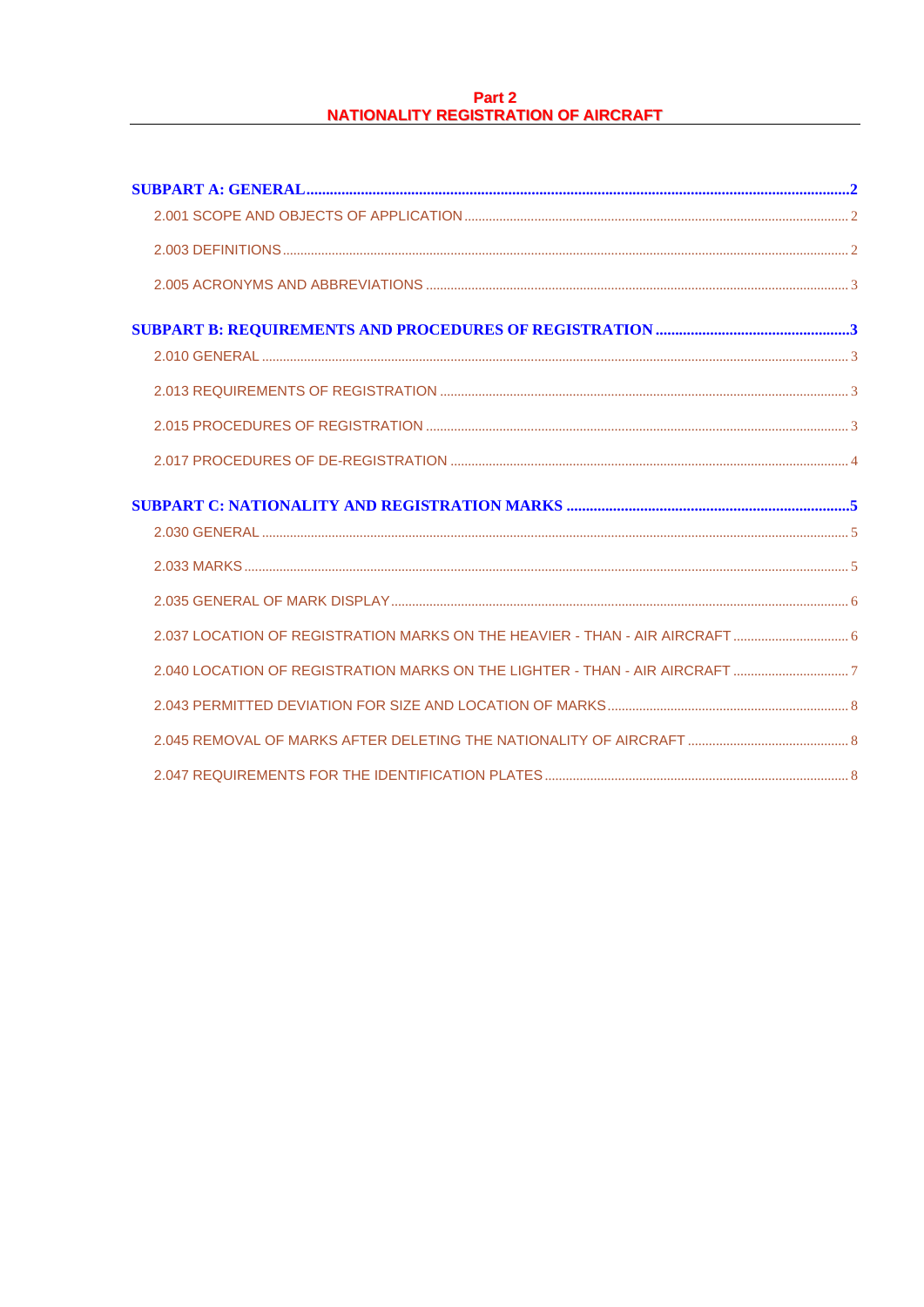#### <span id="page-1-1"></span><span id="page-1-0"></span>**SUBPART A: GENERAL**

#### **2.001 SCOPE AND OBJECTS OF APPLICATION**

- (a) The registration of Vietnam nationality and nationality and registration marks for Vietnam nationality aircraft must comply with the regulations of the Law on Civil Aviation of Vietnam and Decree No. 70/2007 / ND-CP of April 20, 2007 by the Government on registration of nationality and registration of rights to civil aircraft and the provisions of this Part.
- (b) This section applies to owners, lessee and Vietnam nationality aircraft operators.
- (c) This section does not apply to ultra light aircraft unless the ultra light aircraft used for transportation of people and goods

### <span id="page-1-2"></span>**2.003 DEFINITIONS**

The following definitions shall apply separately for the registration of aircraft nationality in this section:

*Note: The relevant terms are defined in the Civil Aviation Law of Vietnam, Decree No. 70/2007/ND-CP April 20, 2007 of the Government on nationality registration and registration of rights to civil aircraft, and Part 1 of this VAR.*

- (1) **Airship:** A power-driven lighter-than-air aircraft;
- (2) **Balloon:** A non-power-driven lighter-than-air aircraft;
- (3) **Common registration mark**: The registration mark assigned by International Civil Aviation Organization (ICAO) to the common registration managing Authority to register an aircraft of an international operations agency which is not based on a national basis. All aircrafts of international operations agency which is not based on a national basis will be provided the same common registration mark;
- (4) **Common registration mark managing authority**: The Authority maintaining the nonnational register [international] or, where appropriate, the parts thereof, in which the aircraft of the international operating agency are registered;
- (5) **Fireproof material:** A material is heat resistant as well as or better than steel when its dimensions in both cases are consistent with the specific purpose;
- (6) **Glider**: A heavier than air aircraft, non power driven, take the lift in flight mainly from interaction forces from the aerodynamic on the surfaces which fixed in the specified conditions of flight;
- (7) **Gyroplane:** A heavier than air aircraft, power driven, lifted in flight by interaction force of the air to one or more rotor(s) which rotate freely mainly on the vertical axis;
- (8) **A heavier – than – air aircraft:** Any aircraft that deriving its lift in flight mainly from aerodynamic forces;
- (9) **Helicopter**: A heavier than air aircraft, lifted in flight mainly by the interaction force of the aerodynamic on one or more power-driven rotor on a substantially vertical axis;
- (10) **International operating agency**: An organization is defined in Article 77 of the Convention;
- (11) **A lighter – than – air aircraft:** Any aircraft lifted mainly by its buoyancy in the air.
- (12) **Ornithopter:** A heavier-than-air aircraft lifted in flight mainly by the aerodynamic reaction of the air on planes to which a flapping motion is imparted
- (13) **State of Registry:** The State on whose register the aircraft is entered.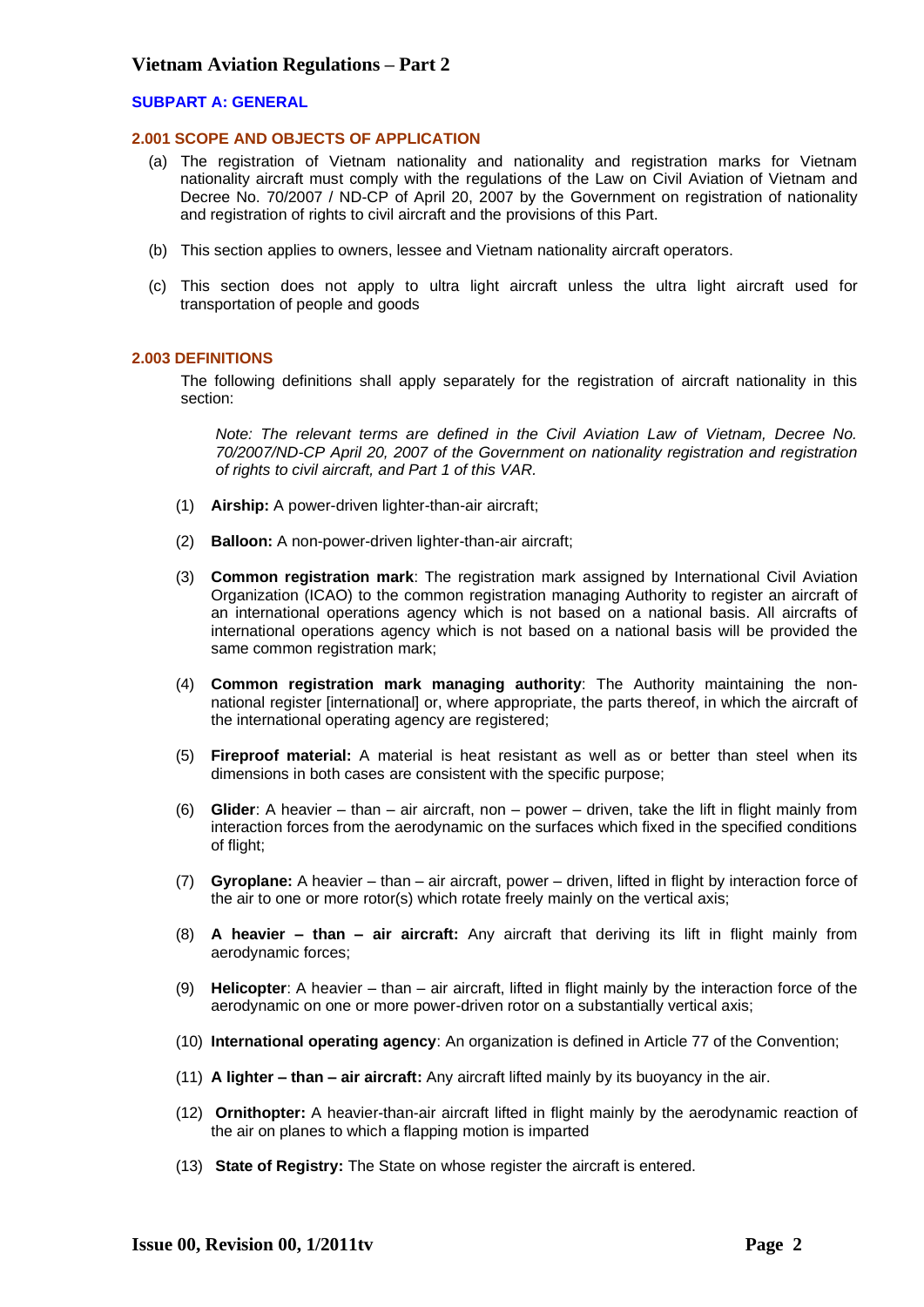## <span id="page-2-0"></span>**2.005 ACRONYMS AND ABBREVIATIONS**

[Reserved]

## <span id="page-2-2"></span><span id="page-2-1"></span>**SUBPART B: REQUIREMENTS AND PROCEDURES OF REGISTRATION**

## **2.010 GENERAL**

- (a) No one is permitted to operate Vietnam nationality registering aircraft as prescribed by law, unless:
	- (1) The owner of a registered aircraft has Vietnam nationality;
	- (2) The Civil Aviation Authority of Vietnam has issued a Certificate of Aircraft Registration for that aircraft which shall be carried aboard that aircraft for all operations.
- (b) CAAV maintains the aircraft register in which clearly stating the relevant information, including Certificate of Aircraft Registration, for each aircraft registered in Vietnam.
- (c) Vietnam is a country of aircraft registration for the aircraft which is listed in the active aircraft registration.
- (d) CAAV maintains a separate register of unmanned free balloons that contains the date, time and location of release, the type of balloon and the name of the operator.

## <span id="page-2-3"></span>**2.013 REQUIREMENTS OF REGISTRATION**

- (a) Vietnam nationality registering aircraft must satisfy the following requirements:
	- (1) Have no nationality of any country or foreign nationality deleted;
	- (2) Have legal documents proving ownership of aircraft;
	- (3) Meet technical standards which specified or recognized by the State Authority;
	- (4) Be is owned and operated by Vietnamese agencies and individual; or owned by abroad agencies and individual which dry leased or leased by Vietnamese agencies and individuals.
- (a) If an aircraft which owned by abroad individual or agencies is dry leased or leased by Vietnamese agencies or individuals with period of 24 months or more, it must be registered to Vietnam nationality within six months from the date when it introduced into operation in Vietnam.
- (b) An aircraft at the stage of manufacture, assembly or testing in Vietnam was temporarily registered Vietnam nationality if it meets conditions specified in paragraph (a), (2) and (3) above.
- (c) Aircraft which owned and operated by agency and individual in Vietnam must registered national of Vietnam, in the case of an individual, the individual must permanently reside in Vietnam.

#### <span id="page-2-4"></span>**2.015 PROCEDURES OF REGISTRATION**

- (a) The proposer must submit directly or via post 01 document to CAAV and must take responsibility for the information in the dossier.
- (b) The proposer must pay fees as prescribed by law.
- (c) Except that the request and receipt or paper certifying the payment of fees must be original, the other documents in the dossiers may be originals or copies; if a foreign-language document shall be translated into Vietnamese.
- (d) Application dossiers of Vietnam nationality registration for aircraft, including:
	- (1) An application of Vietnam nationality registration for aircraft, including the following information: full name, address, phone number of the requester, the registrant; types of aircraft, manufacture serial number, maximum take-off weight, manufacturer name, year of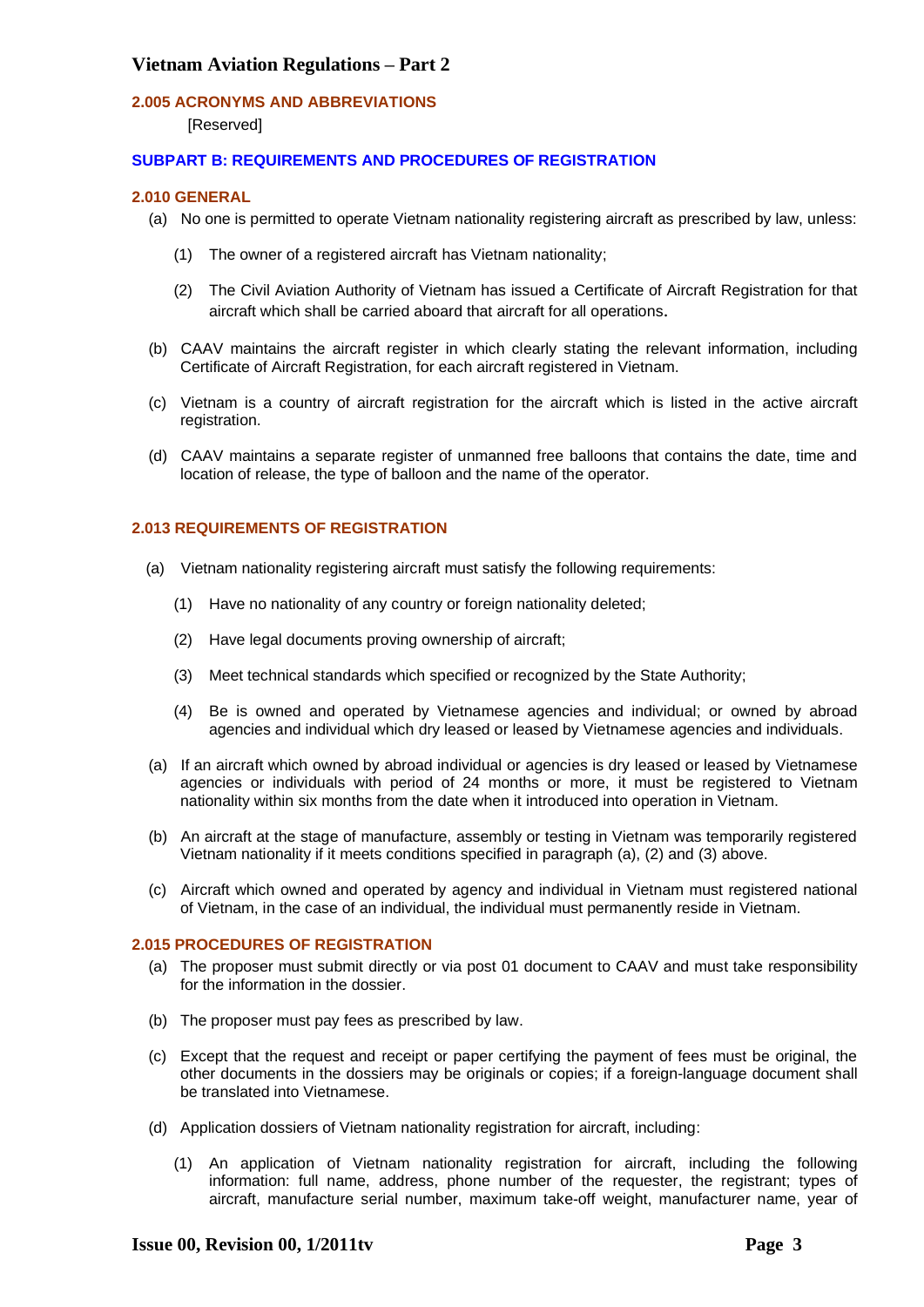manufacture; the type, quantity and serial number of aircraft engines for registration;

- (2) The papers proving the legal personality of the requester for registration, the aircraft registrant:
- (3) Legal papers to prove ownership of the aircraft;
- (4) Certificate of non-registration issued by State of manufacturer or Certificate of de-registration issued by the registering State;
- (5) Documentation of technical condition of aircraft, including: the valid Certificate of Exporting Airworthiness for the aircraft manufactured in foreign countries, Type Certificate issued or recognized by CAAV, valid written confirmation of the manufacturer on complying with the conditions of design, manufacturing;
- (6) Contract for purchase, lease, hire purchase of aircraft (if any);
- (7) Receipt or paper certifying the payment of fees.
- (e) Dossier of application for temporary registration of aircraft nationality includes:
	- (1) An application for temporary nationality registration of aircraft, including the following information: full name, address, phone number of the requester for registration, the registrant; types of aircraft, manufacture serial number, maximum take-off weight, the aircraft manufacturer's name; the type, quantity and number of engines; reason for temporary registration and the term of registering request;
	- (2) The papers proving the legal status of the registering requester, the registrant;
	- (3) Legal papers to prove ownership of the aircraft;
	- (4) Confirmation of CAAV on the aircraft in the stage of manufacture, assembly or testing in Vietnam;
	- (5) Profile of aircraft design;
	- (6) Receipt or paper certifying the payment of fees.
- (f) CAAV is responsible for checking records and reviewing information declared in the dossier for the registration decision. In the process of dossier testing and assessment, CAAV may require the requester to provide information or documents to clarify the issues related.
- (g) Within 5 working days, from the time of receiving the dossier, if the applicant for registration meets all the conditions and requirements of registration, CAAV will write all information related to the nationality registration of aircraft in the Aircraft Register of Vietnam and issue the registration certificate of aircraft nationality or a certificate of temporary registration of aircraft nationality according to specified form. Certificate of temporary registration of aircraft nationality is valid not more than 12 months and may be renewed once not more than 12 months.
- (h) In case of refusal to perform the registration, CAAV must notify in writing to the applicant and clearly state the reasons.

#### <span id="page-3-0"></span>**2.017 PROCEDURES OF DE-REGISTRATION**

- (a) CAAV delete the registration of aircraft nationality in the following cases:
	- (1) Being declared missing in accordance with paragraph 3 of Article 103 of the Law on Vietnam Civil Aviation;
	- (2) Being substantially damaged, unable to repair and rehabilitation;
	- (3) No longer meets the conditions specified in Items (1), (2) and (3) of paragraph (a), Article 2013 of this Part;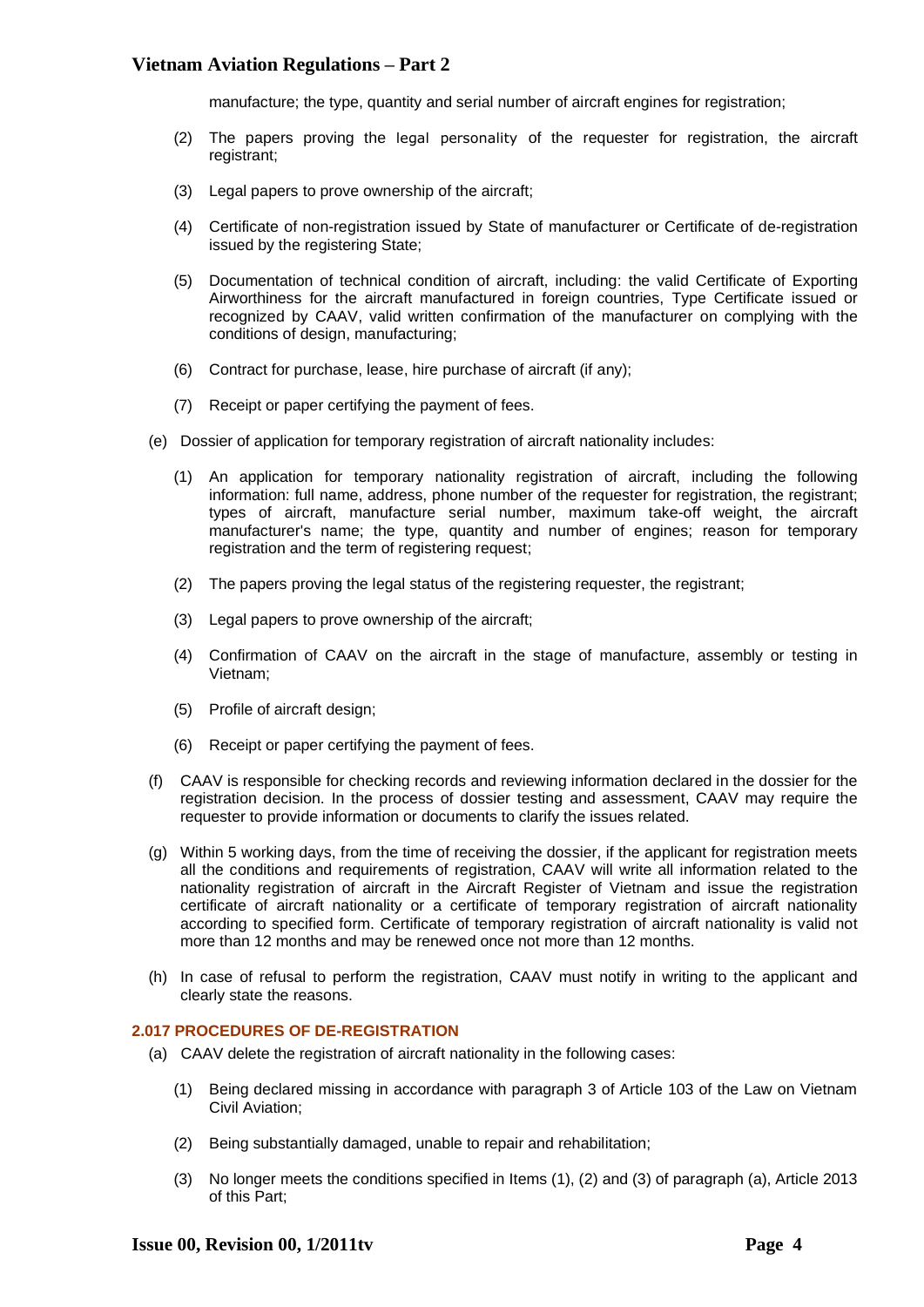- (4) At the request of the registrant.
- (b) CAAV delete the temporary registration of aircraft nationality for the following cases:
	- (1) The time limit for temporary registration has expired without being renewed or extending period has expired;
	- (2) Aircraft is no longer in the stage of manufacture, assembly or testing in Vietnam;
	- (3) At the request of the registrant.
- (c) The aircraft register shall promptly notify the CAAV of cases can result in the delete the nationality registration of aircraft or temporary de-registration of aircraft nationality.
- (d) If deregistration is at request of the aircraft registrant, the requester must be sent to CAAV 01 dossier, includes:
	- (1) The application includes the following information: full name, address, phone number of the de-registration requester; types of aircraft, manufacture serial number, maximum take-off weight, the aircraft manufacturer, nationality and registration number; the type, quantity and serial number of engines; reason for de-registration; reference number of issued registration certificate;
	- (2) Registration certificate or a temporary registration certificate of aircraft nationality has been issued;
	- (3) The documents proving reasons for deregistration.
- (e) Within 5 working days from the time of receiving the complete dossier, if the de-registration requester meets all the conditions and requirements for de-registration, CAAV writes the information on the Aircraft Register of Vietnam, issues de-registration certificate of aircraft nationality as prescribed form. CAAV conducts revoking registration certificates of aircraft nationality or a temporary registration certificate of aircraft nationality except that the registration certificate of aircraft nationality or a temporary registration certificate of aircraft nationality was missing or destroyed as aircraft.

#### <span id="page-4-1"></span><span id="page-4-0"></span>**SUBPART C: NATIONALITY AND REGISTRATION MARKS**

#### **2.030 GENERAL**

- (a) During operating, civil aircraft with nationality registration Vietnam must be painted or affixed with nationality and registration marks in accordance with the provisions of this section.
- (b) Vietnam nationality aircraft not be painted or affixed any mark containing any content or form which is similar or may cause confusion with other nationality and registration mark.
- (c) CAAV shall notify ICAO of nationality mark and registration mark of aircraft with Vietnam nationality.

## <span id="page-4-2"></span>**2.033 MARKS**

- (a) The nationality mark and registration mark of aircraft with Vietnam nationality is a set of letters in words and in figures. The nationality mark is placed before the registration mark and is delimited by a hyphen "-".
- (b) The nationality mark of Vietnam nationality aircraft is the Latin word "VN" written in block letters. Airlines of Vietnam may use Vietnam's national flag as a symbol together with the nationality mark.
- (c) The registration mark of Vietnam nationality aircraft includes one of written in printed Latin letters below and followed by three Arabic numerals: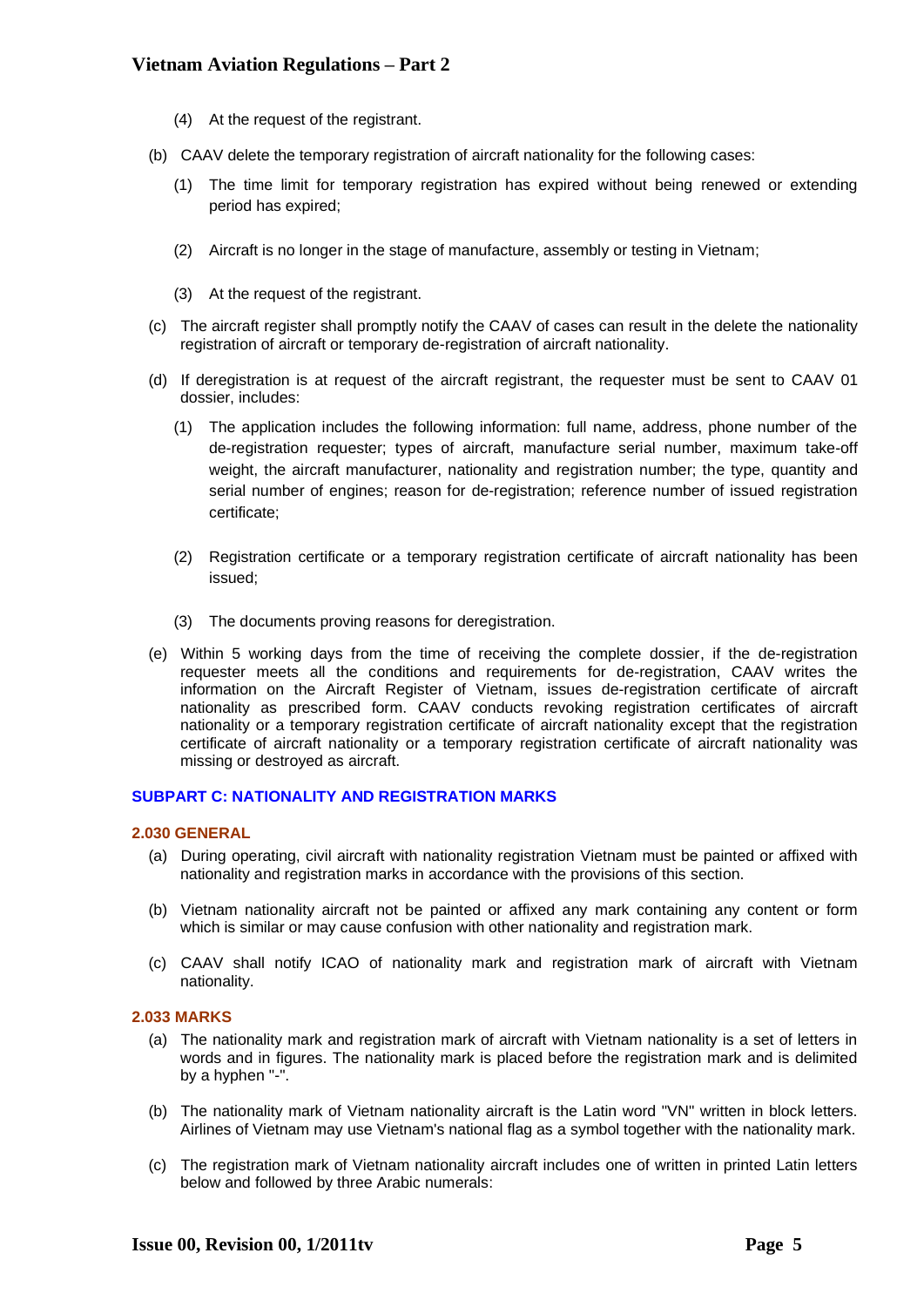- (1) The "A" for aircraft with jet engines (Turbofan/ Turbojet);
- (2) The "B" for aircraft with turboprop engines (Turboprop);
- (3) The "C" for aircraft with piston engines;
- (4) The "D" for other aircraft.
- (d) The marks are not allowed to be similar or confusing to the 5 word-international-signal code, the emergency signal code and the other emergency signal code.

### <span id="page-5-0"></span>**2.035 GENERAL OF MARK DISPLAY**

- (a) The nationality mark and registration mark which is painted or mounted on the aircraft to ensure durability, obviousness and visible position and form.
- (b) Owners and operators must ensure that marks are always kept clean, clear and easily identifiable.
- (c) Requirements on the font and size for the character of the nationality mark and registration mark as follows:
	- (1) Letters and numerals must not be stylized;
	- (2) The height of each character (except hyphens) in the same group has equal sign, as follows:
		- (i) Fixed-wing aircraft:
			- (A) Fuselages and vertical tail surfaces: must be at least 30 centimeters high.
			- (B) Fixed-wing aircraft wings: must be at least 50 centimeters.
		- (ii) Rotorcraft: must be at least 30 centimeters; and
		- (iii) Lighter-than-air and powered-lift aircraft: must be at least 50 centimeters high.
	- (3) The width of each character (except number "1") must be two-thirds as wide as they are high. The width of No. 1 must be one sixth of the height of each character. The length of the hyphen shall be two-thirds of the height of a character;
	- (4) The thickness of each character must be solid, its colors is contrast with the background of the mark position. The width of the thickness is one-sixth of the height of each character;
	- (5) The spacing between the characters at least is a quarter of the width of each character. Hyphens are also considered as a character;
	- (6) For fixed-wing aircraft, the groups of marks on either side of the aircraft must have the same height, width, thickness, and spacing;
	- (7) The measurements of the marks related to unmanned free balloons shall be determined by the CAAV on a case-by-case basis, taking into account the size of the payload to which the identification plate is affixed.

## <span id="page-5-1"></span>**2.037 LOCATION OF REGISTRATION MARKS ON THE HEAVIER - THAN - AIR AIRCRAFT**

- (a) On heavier-than-air aircraft, the signs must be painted or affixed once on the lower surface of the aircraft, the position as follows:
	- (1) Wing of the fixed-wing aircraft: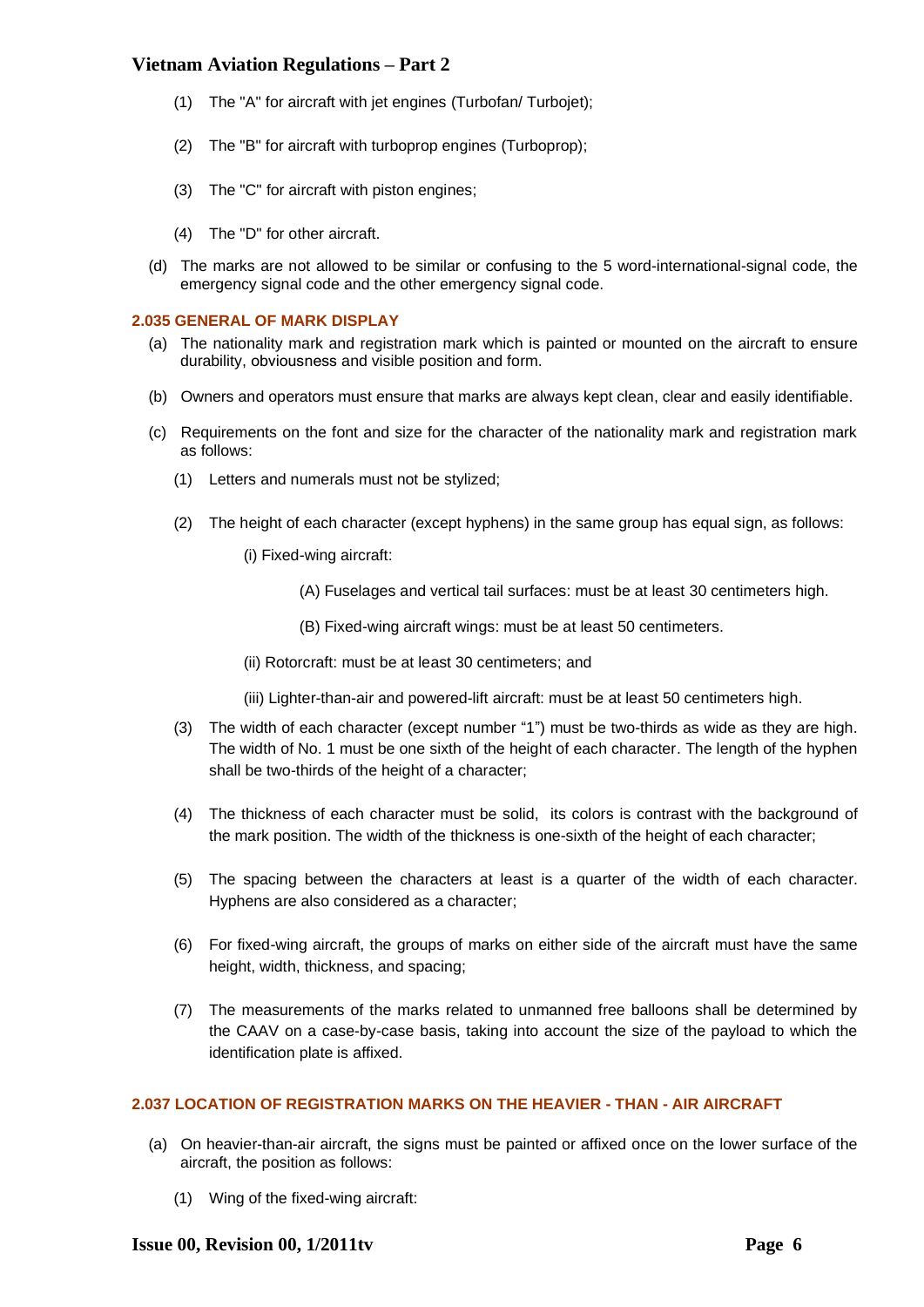- (i) The marks shall be located on the left half of the lower surface of the wing structure unless they extend across the whole of the lower surface of the wing structure;
- (ii) In so far as possible, the signs must be in equidistant position from the edges and trailing edges of the wings;
- (iii) The tops of the letters and numbers shall be toward the leading edge of the wing.
- (2) Fuselage for the rotorcraft.
- (b) The fixed-wing aircraft operator shall also display the required marks on either the vertical tail surfaces or the sides of the fuselage as follows:
	- (1) If displayed on the vertical tail surfaces, horizontally on both surface s, horizontally on both surfaces of a single vertical tail or on the outer surfaces of a multi-vertical tail;
	- (2) If displayed on the fuselage surfaces, horizontally on both sides of the fuselage between the trailing edge of the wing an d the leading edge of the horizontal stabilizer;
	- (3) If engine pods or other appurtenances are located in the area described in paragraph (b)(2) and are an integral part of the aircraft, the operator may place the marks on those pods or appurtenances.
- (c) Each operator of a rotorcraft shall also display marks horizontally on both surfaces of the cabin, fuselage boom, or tail, such that the rotorcraft can be readily identified.
- (d) In special cases where a heavier-than-air aircraft does not possess parts corresponding to those listed in paragraph (a) or (b), the measurements of the marks shall be such that the aircraft can be identified readily as specified in Article 2.043.

#### <span id="page-6-0"></span>**2.040 LOCATION OF REGISTRATION MARKS ON THE LIGHTER - THAN - AIR AIRCRAFT**

- (a) The mark painting or affixture for a lighter-than-air aircraft will be approved by CAAV if it consistent with the provisions of this section.
- (b) Airships: The operator shall place marks on an airship to appear on:
	- (1) The hull, located lengthwise on each side of the hull and on its upper surface on the line of symmetry; or
	- (2) Both the horizontal and vertical stabilizer surfaces
		- (i) For the horizontal stabilizer, located on the right half of the upper surface and on the left half of the lower surface, with the tops of the letters and numbers toward the leading edge; and
		- (ii) For the vertical stabilizer, located on each side of the bottom half stabilizer, with the letters and numbers placed horizontally.
- (c) Spherical balloons (other than unmanned free balloons): The operator shall apply marks to appear in two places diametrically opposite each other and located near the maximum horizontal circumference of the balloon
- (d) Non-spherical balloons (other than unmanned free balloons): The operator shall apply marks to appear on side, located near the maximum cross-section of the balloon immediately above either the rigging band or the points of attachment of the basket suspension cables.
- (e) Lighter-than-air aircraft (other than unmanned free balloons): The operator shall apply side marks to be visible both from the sides and from the ground.
- (f) Unmanned free balloons: The operator shall apply marks to appear on the identification plate.